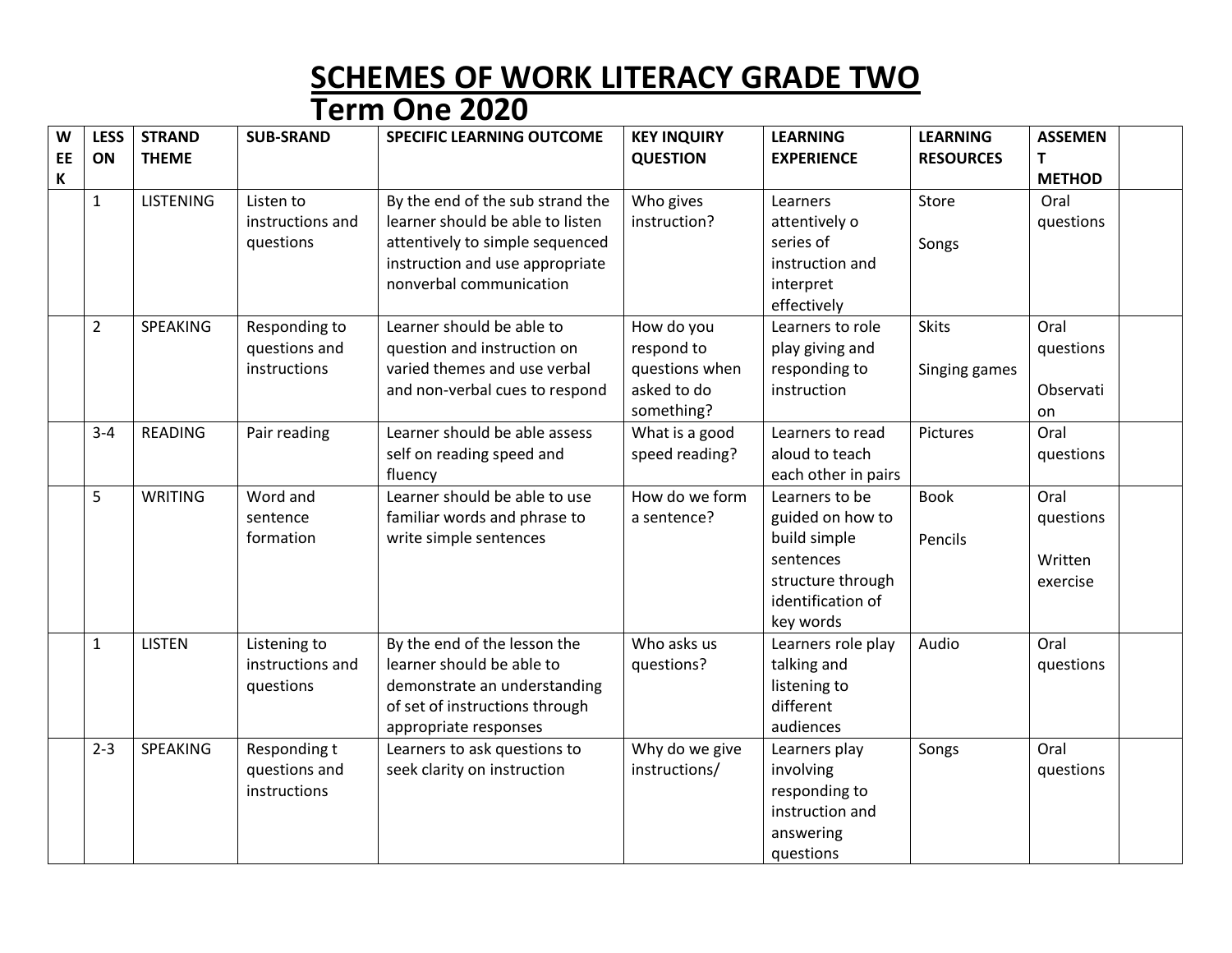| 4              | <b>READING</b>   | Paired reading                     | Learners to make prediction                                                                          | What do you                                            | Learners to ask                                                                                   | Newspaper                                   | Oral                |  |
|----------------|------------------|------------------------------------|------------------------------------------------------------------------------------------------------|--------------------------------------------------------|---------------------------------------------------------------------------------------------------|---------------------------------------------|---------------------|--|
|                |                  |                                    | before and during reading and<br>ask questions to confirm<br>extended of understanding of            | think will happen<br>in the story                      | each other about<br>what they have<br>read                                                        | Readers                                     | questions           |  |
|                |                  |                                    | materials                                                                                            |                                                        |                                                                                                   | Magazines                                   |                     |  |
| 5              | <b>WRITING</b>   | Words and<br>sentence<br>formation | Learners to identify and write<br>upper and lower case letters in<br>words and sentences correctly   | What are upper<br>and lower case<br>letters?           | Learners to be<br>guided on how to<br>write upper and<br>lower letter                             | Sentences<br>strips                         | Written<br>exercise |  |
| $\mathbf{1}$   | <b>LISTENING</b> | Word and<br>sentence<br>formation  | By the end of the lesson the<br>learner should be able to<br>identify number of syllable in<br>words | How do we form<br>words?                               | Learners to<br>practice individual<br>sounds as they<br>rhyme and recite<br>poems                 | Rhyme poem                                  | Oral<br>questions   |  |
| $\overline{2}$ | SPEAKING         | Phonological<br>awareness          | Learner to be able to recognize<br>an say multiple letter sounds to<br>make syllable and words       | What are some<br>of the sounds we<br>hear?             | Learners to sound<br>sight words<br>representing<br>multiple sounds in<br>pairs of group          | Storybooks<br>pictures                      | Oral<br>questions   |  |
| 3              | <b>READING</b>   | Group reading                      | Learner should be able to read<br>text collectively with accuracy<br>fluency and comprehension       | What is the<br>importance of<br>reading in a<br>group? | Learners reading<br>are supported<br>through guiding<br>question e.g. who,<br>what.               | Readers<br>Newspapers<br>journal            | Oral<br>question    |  |
| $4 - 5$        | <b>WRITING</b>   | Word an<br>sentences<br>formation  | Learners should be able to use<br>correct noun and verb form in<br>making sentences                  | How do we form<br>sentences?                           | Learners re-<br>organize jumbled<br>words to form<br>logical<br>sentences(paragra<br>ph)          | Flash cards<br><b>Books</b><br>Pencils      | Written<br>exercise |  |
| $\mathbf{1}$   | <b>LISTENNG</b>  | Word and<br>sentence<br>formation  | By the end of the lesson the<br>learner should be able to<br>recognize words with similar<br>sounds  | How do we form<br>words?                               | Learners to play<br>rhyming and<br>blending games to<br>recognize words<br>with similar<br>sounds | Manila chart<br>Sentence strip              | Oral<br>questions   |  |
| $2 - 3$        | SPEAKING         | Phonological<br>awareness          | Lerner should be able to blend<br>and segment syllables to form<br>words e.g. the cat ran home       | Which syllable<br>can blend and<br>segment             | Learners to blend<br>syllable to form<br>words and                                                | <b>Blending cards</b><br>Sentence<br>strips | Oral<br>questions   |  |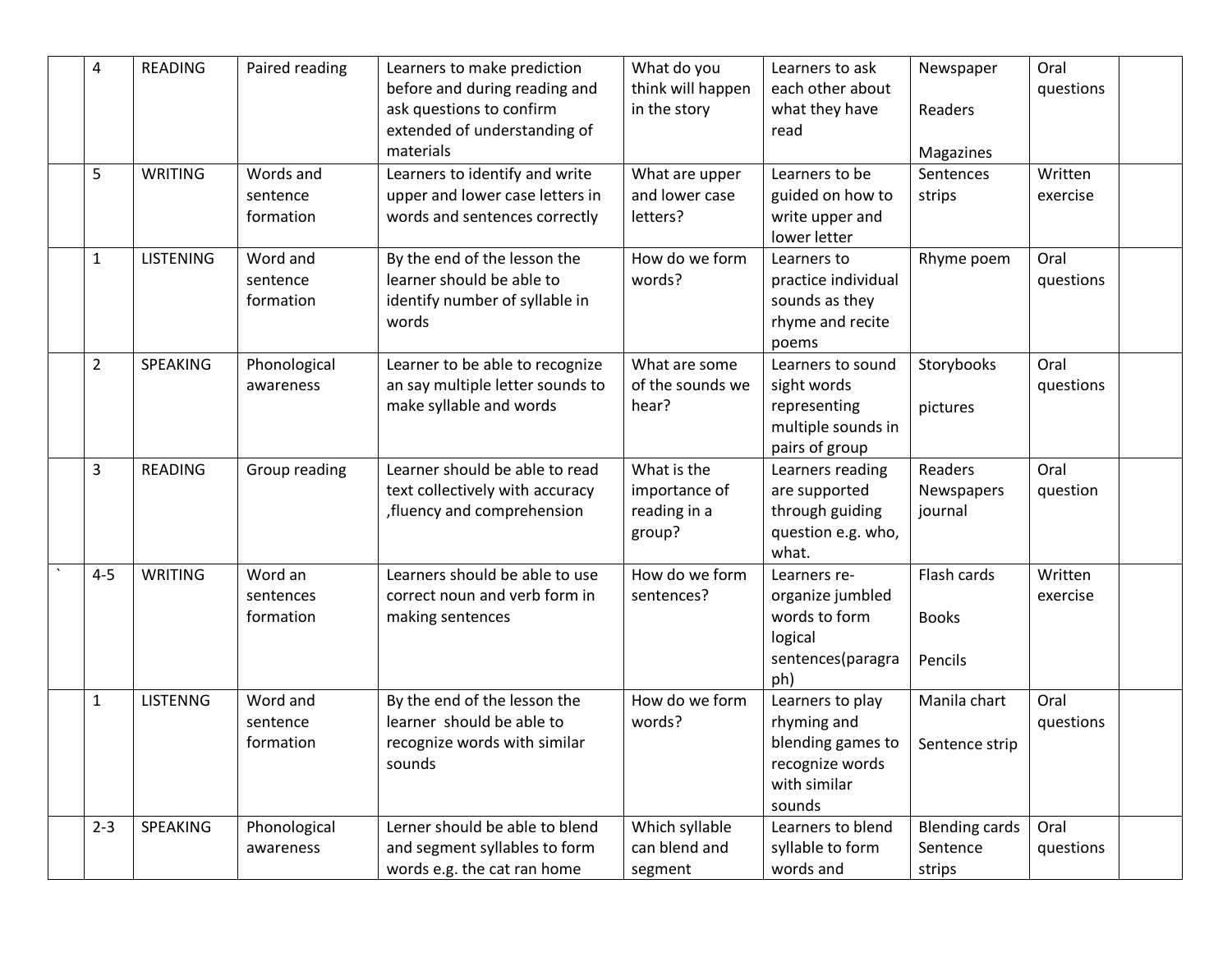|              |                  |                                   |                                                                                                        |                                                                                   | sentences                                                                                         |                                  |                       |
|--------------|------------------|-----------------------------------|--------------------------------------------------------------------------------------------------------|-----------------------------------------------------------------------------------|---------------------------------------------------------------------------------------------------|----------------------------------|-----------------------|
| 4            | <b>READING</b>   | Group reading                     | Learner should be able to<br>develop peer learning skills of<br>self-assessment                        | What is the<br>importance of<br>group reading                                     | Learners to be<br>guided on peer<br>learning and<br>support                                       | Newspaper<br>Journals            | Retelling<br>stories  |
| 5            | <b>WRITING</b>   | Word sentence<br>formation        | Learner should be able to use<br>correct noun and verb in making<br>sentences                          | How do we form<br>words?                                                          | Learners are<br>guided to identify<br>nouns and verb in<br>sentences                              | Sentence<br>strips<br>Flash card | Writing<br>sentences  |
| $1 - 2$      | <b>LISTENING</b> | Word and<br>sentence<br>formation | By the end of the lesson be able<br>to combine syllable to form<br>words                               | How do we form<br>words                                                           | Learners imitate<br>teacher in<br>pronouncing<br>various<br>words(diagraph,<br>consonant cluster) | Manila chart<br>Sentence strip   | Segmenti<br>ng drills |
| 3            | SPEAKING         | Phonological<br>awareness         | Learner should be able to use<br>appropriate words to make<br>meaningful sentences                     | How do we make<br>meaningful<br>words?                                            | Learners to be<br>guided short<br>meaningful<br>sentences by<br>using syllable                    | Chart<br>Pictures                | Oral<br>questions     |
| 4            | <b>READING</b>   | Group reading                     | Learner should be able to<br>improve confidence through<br>peer support in group reading               | How can we<br>build up<br>confidence<br>through peer<br>support group<br>reading? | Lerner's are<br>divided into<br>reading teams to<br>facilitate peer<br>learning and<br>support    | Readers<br>Journals              | Oral<br>questions     |
| 5            | <b>WRITING</b>   | Spelling<br>instructions          | Learners should be able to write<br>an increasing number of words<br>and spelling them correctly       | Why is it<br>important to<br>spell words<br>correctly                             | Learners to write<br>newly learned on<br>a word tree                                              | Flash card<br>Word tree          | Written<br>exercise   |
| $\mathbf{1}$ | <b>LISTEN</b>    | Word and<br>sentence<br>formation | By the end of the lesson the<br>learner should be able to<br>combine words to make simple<br>sentences | How do we form<br>sentences?                                                      | Learners to be<br>guided on how to<br>combine words to<br>make simple<br>sentences                | Sentence strip                   | Oral<br>questions     |
| $2 - 3$      | SPEAKING         | Phonological<br>awareness         | The learner should be able to<br>give words that rhyme                                                 | Which words<br>rhyme                                                              | Learner give<br>words that rhyme                                                                  | Sentence strip                   | Oral<br>questions     |
| 4            | READING          | Silent reading                    | The learner should be able to<br>read text passage silently and                                        | When do we<br>read silently                                                       | Learners are<br>assisted in                                                                       | Sentence strip                   | Oral<br>questions     |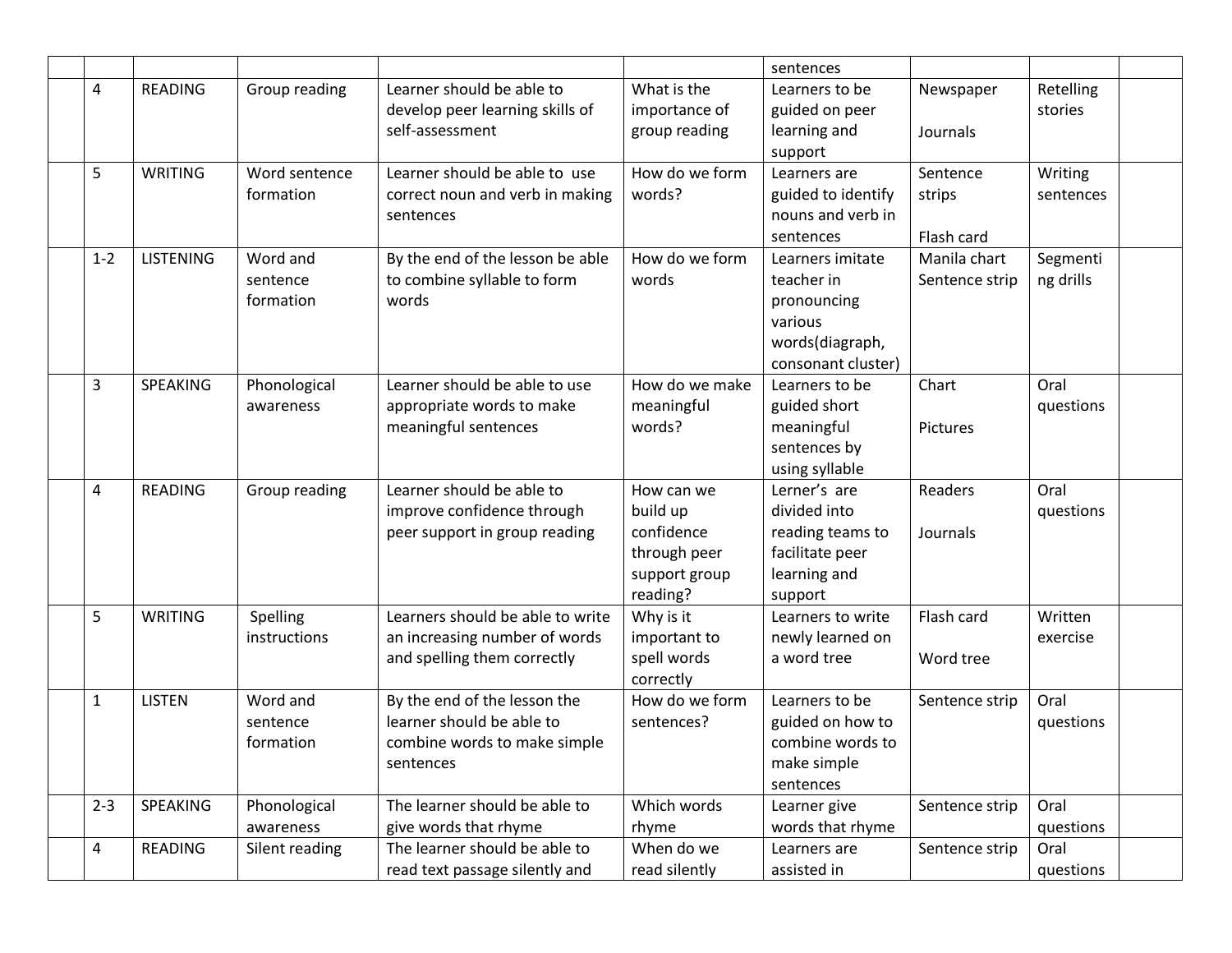|                |                  |                                  | answer questions correctly                                                                                      |                                                     | developing silent<br>reading skills for<br>efficient reading                                              |                               |                                          |  |
|----------------|------------------|----------------------------------|-----------------------------------------------------------------------------------------------------------------|-----------------------------------------------------|-----------------------------------------------------------------------------------------------------------|-------------------------------|------------------------------------------|--|
| 5              | <b>WRITING</b>   | Spelling<br>instruction          | Lerner should be able to spell<br>words with short and long<br>vowels and consonants cluster                    | Why do we spell<br>words correctly?                 | learners to be<br>guided on the use<br>of spelling<br>strategies<br>including<br>knowledge of<br>letters  | Word tree<br>Flashcard        | Written<br>exercises                     |  |
| 1              | <b>LISTENING</b> | Word an<br>sentence<br>formation | By the end of the lesson the<br>learner should be able to<br>combine words to make simple<br>sentences          | How do we<br>combine words<br>to form<br>sentences? | <b>LEARNERS TO</b><br><b>COMBINE WORDS</b><br>TO MAKE SIMPLE<br><b>SENTENCES</b>                          |                               | ORAL<br><b>QUESTIO</b><br><b>NS</b>      |  |
| $\overline{2}$ | SPEAKING         | Talk about                       | The learner should be able to<br>confidently talk about<br>character's and events in the<br>story               | How can we talk<br>to others in a<br>proper ay?     | Learners discuss<br>character and<br>events in a<br>thematic story                                        | Resource<br>person            | Oral<br>questions                        |  |
| $3 - 4$        | <b>READING</b>   | Silent reading                   | Learner should be able to<br>predict the meaning of the<br>unfamiliar words from the<br>passage                 | How do we get<br>meaning of the<br>new passage?     | Learners to<br>identify new<br>words from the<br>passage and try to<br>discuss their<br>meaning in groups | Journal<br>Magazines          | Oral<br>questions                        |  |
| 5              | <b>WRITING</b>   | Spelling<br>instruction          | Learners should be able to use<br>an write familiar and unfamiliar<br>words                                     | What is phonic<br>knowledge?                        | Learners to<br>identify spelling<br>errors in own<br>writing to provide<br>correct spelling               | Flash cards<br>Word trees     | Oral<br>questions<br>Written<br>exercise |  |
| $\mathbf{1}$   | <b>LISTENIG</b>  | Story telling                    | By the end of the lesson the<br>learner should be able to<br>develop vocabulary through<br>listening to stories | Why do tell<br>stories?                             | Learners to<br>develop<br>vocabulary from<br>the stories                                                  | Newspaper<br>Magazines        | Oral<br>questions                        |  |
| 2              | SPEAKING         | Talk about                       | The learner should be able to<br>relate characters and event in a<br>story to real life                         | How can we talk<br>to others in a<br>proper way?    | Learners role play<br>greeting people of<br>different status                                              | Magazines<br>Journals         | Oral<br>questions                        |  |
| $\overline{2}$ | SPEAKING         | Presentation<br>skills           | The learner should be able to<br>relate various on order in which<br>they occur                                 | What does a<br>good presenter<br>do?                | Learners practice<br>making<br>connections using                                                          | Pictures of<br>various events | Oral<br>questions                        |  |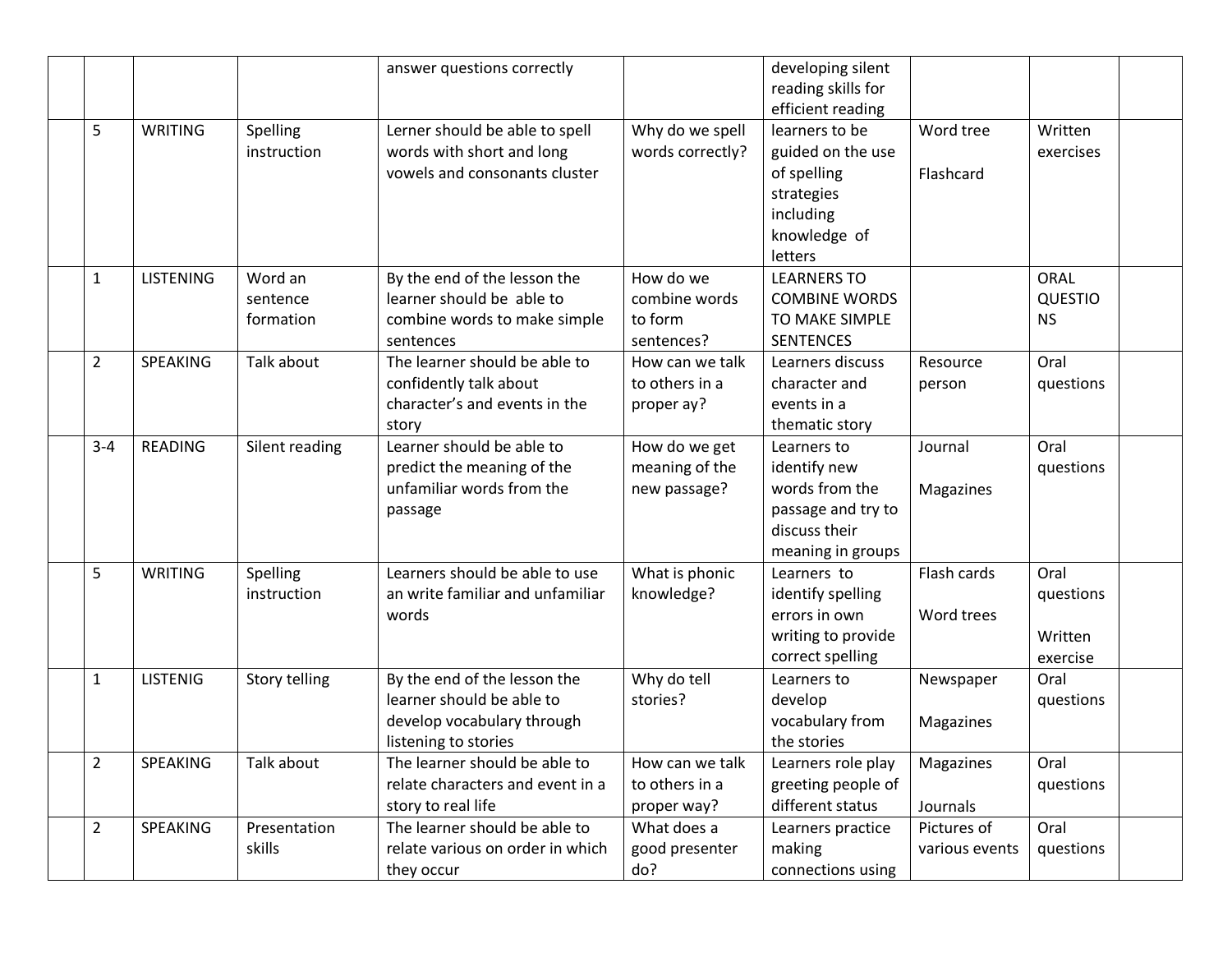|                |                  |                |                                   |                   | transition words    |            |            |  |
|----------------|------------------|----------------|-----------------------------------|-------------------|---------------------|------------|------------|--|
|                |                  |                |                                   |                   | (relating on        |            |            |  |
|                |                  |                |                                   |                   | cultural events)    |            |            |  |
| 3              | <b>READEING</b>  | Presentation   | The learner should be able to     | What was the      | Learners are        | Journal    | Filling in |  |
|                |                  | skills         | join text read by identifying     | main idea in the  | guided to           |            | blacks     |  |
|                |                  |                | main ideas                        | story?            | summarize text by   |            |            |  |
|                |                  |                |                                   |                   | retelling the main  |            |            |  |
|                |                  |                |                                   |                   | ideas               |            |            |  |
| $4 - 5$        | WRITING          | Handwriting    | The learner should be able to     | Why should we     | `the learner to be  | Storybooks | Written    |  |
|                |                  |                | join to form meaningful words     | write well        | guided on how to    |            | exercise   |  |
|                |                  |                |                                   |                   | join letters to     |            |            |  |
|                |                  |                |                                   |                   | form meaning        |            |            |  |
|                |                  |                |                                   |                   | words               |            |            |  |
| 1              | <b>LISTENING</b> | Effective      | By the end of the lesson the      | Why do we need    | Learners to listen  | Visual and | Oral       |  |
|                |                  | communication  | learner should be able to listen  | to communicate    | to audio or audio   | audio      | questions  |  |
|                |                  |                | audio or audio visual stories and | well              | visual stories on   | materials  |            |  |
|                |                  |                | answer questions                  |                   | varied theme        |            |            |  |
| $\overline{2}$ | <b>SPEAKING</b>  | Group reading  | Learner should be able to use     | What does a       | Learners should     | Pictures   | Question/  |  |
|                |                  |                | appropriate tonal variation       | good presenter    | be able to identify |            | answer     |  |
|                |                  |                | articulation and stress to        | do?               | good and poor       |            |            |  |
|                |                  |                | express self confidently          |                   | presentation skills |            |            |  |
| 3              | <b>READING</b>   | Group reading  | Learners should be able to read   | What is the       | learners to be      | readers    | Written    |  |
|                |                  |                | text collectively with accuracy   | importance of     | guided on how to    |            | exercise   |  |
|                |                  |                | fluency and comprehension         | reading in groups | read as a group     | journals   |            |  |
|                |                  |                |                                   |                   | and answer          |            |            |  |
|                |                  |                |                                   |                   | questions from      |            |            |  |
|                |                  |                |                                   |                   | the text            |            |            |  |
| $4 - 5$        | <b>WRITING</b>   | Handwriting    | Learners be able to use           | When do we use    | Learners to be      | Readers    | Written    |  |
|                |                  |                | capitalization appropriately      | capital letters   | guided when to      |            | exercise   |  |
|                |                  |                |                                   |                   | use capital letters | Journals   |            |  |
| 1              | Listening        | Effective      | By the end of the lesson the      | How do we         | Learners listen     | Pictures   | Assessme   |  |
|                |                  | communication  | learner should be able to listen  | communicate       | and pick out        |            | nt         |  |
|                |                  |                | and pick out vocabulary from      | well?             | vocabulary          |            |            |  |
|                |                  |                | materials listened to             |                   | listened to         |            |            |  |
| $\overline{2}$ | SPEAKING         | Responding to  | Learners should be able to use    | Why do we give    | Word chart          | Oral       |            |  |
|                |                  | questions and  | display word chart and pictures   | instructions      |                     | questions  |            |  |
|                |                  | instructions   | with instruction to trigger for   |                   |                     |            |            |  |
|                |                  |                | discussion                        |                   |                     |            |            |  |
| $3 - 4$        | READING          | Paired reading | The learner should be able to     | What is good      | Learners read       | Readers    | Oral       |  |